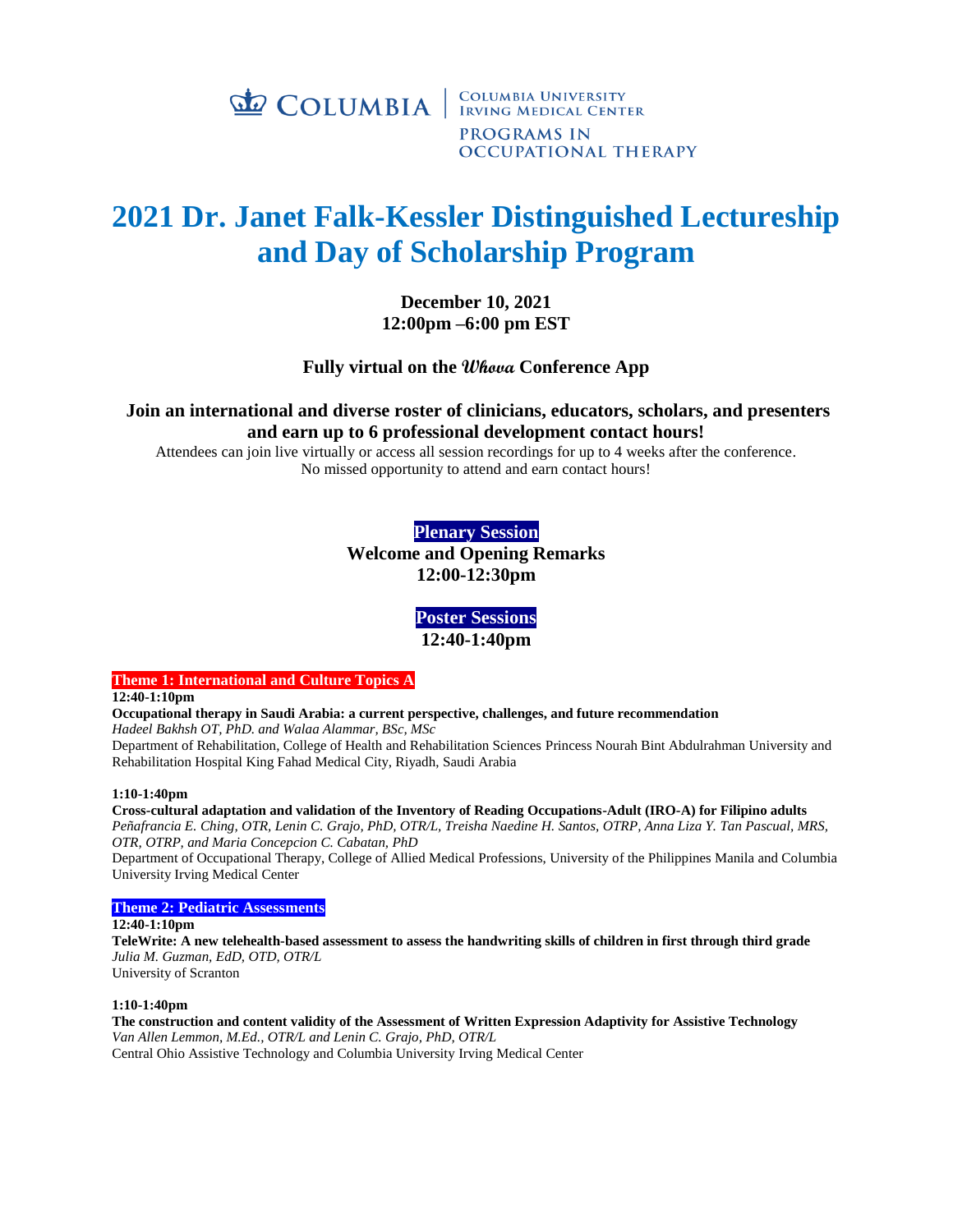#### **Theme 3: Adult Rehabilitation Topics**

#### **12:40-1:10pm**

**Occupational therapy and activities of daily living (ADL) for adults with stroke: A systematic review** *Daniel Geller, EdD, MPH, OTR/L* Columbia University Irving Medical Center

#### **1:10-1:40pm**

**Perspectives of individuals with C6-C7 spinal cord injury on the design of a novel robotic hand brace** *Lauren Winterbottom, MS, OTR/L*

Columbia University Irving Medical Center

#### **Theme 4: Mental Health and Wellness Topics**

#### **12:40-1:10pm**

**Developing a practice guideline to support self-care and wellness occupations of families of children with multiple special abilities** 

*Valencia Renee Steele, MS, OTR/L* Occupational Therapy for Kidz (OT for Kidz)

#### **1:10-1:40pm**

**An expert witness' use of MOHO to evaluate and understand a trauma survivor diagnosed with PTSD** *Pat Precin, PhD, OTR/L*

Columbia University Irving Medical Center

#### **Theme 5: International and Culture Topics B**

**12:40-1:10pm Outcomes of assistive technology in Indian population with locomotor disability** *Shovan Saha, MOT, PhD* Dept. of Occupational Therapy, Manipal College of Health Professions, Manipal Academy of Higher Education, India

#### **1:10-1:40pm**

**Cultural awareness: The important first step in providing culturally sensitive care** *Sepanta Yousefian, OTD and Mary Alicia Barnes, OTD, OTR* Tufts University

#### **Theme 6: Interprofessional Topics**

**12:40-1:10pm Advancing 3D printing in the OT curriculum with IPE experiences** *Marian Blanche Leeman, EdD, OTR/L, CHT and M. Ete Chan, Ph.D.* Stony Brook University

#### **1:10-1:40pm**

**The impact of the COVID-19 pandemic on OT practice in the NYC Department of Education: An informal survey** *Allison M. Schubert, MS, OTR/L, Jessica Willner, MS, OTR/L, and Molly Herbold, OTS* NYC Department of Education

#### **Theme 7: Academic Education**

**12:40-1:10pm Exercise and academic stress in occupational therapy students** *Razan Hamed, PhD., OTR/L* Columbia University Irving Medical Center

**1:10-1:40pm**

**Development and content validity of the Personal-Professional Development Tool for occupational therapy students during community-based service learning** *Michaela Fraser, MS, MPH, OTR/L* Long Island University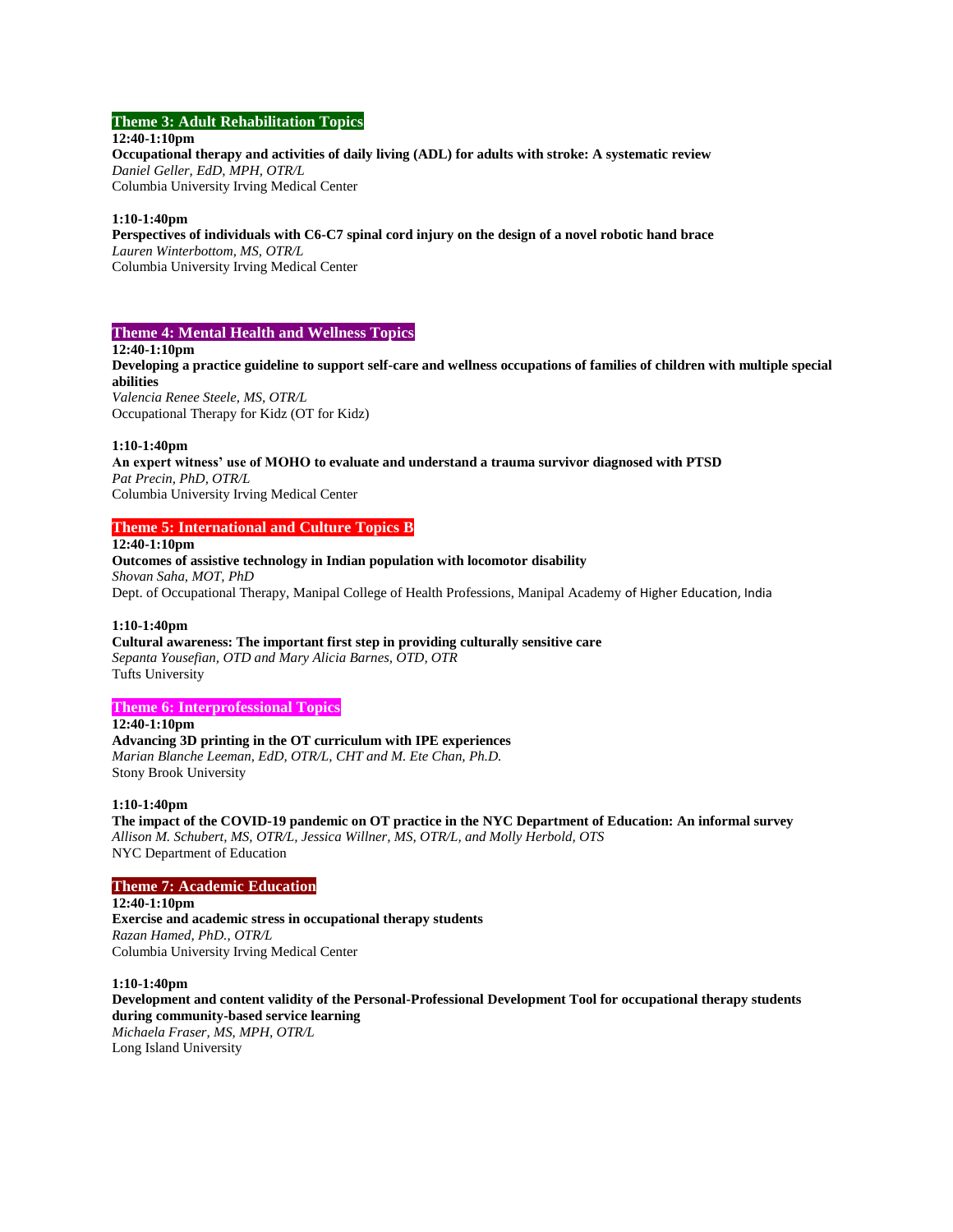## **Concurrent Oral Presentations 1:45-3:25pm**

| Oral<br><b>Session</b><br><b>Theme</b> | COVID-19                                                                                                                                                                                                                                                                              | <b>Culture and International</b><br><b>Topics</b>                                                                                                                                                                                                                                                                                                                                                                                                                                                             | <b>Children and Youth</b>                                                                                                                                                                                                                                                      | <b>Mental Health</b>                                                                                                                                                                                                           | <b>Adult Rehabilitation</b>                                                                                                                                                                                                                                                                                                                                                       |
|----------------------------------------|---------------------------------------------------------------------------------------------------------------------------------------------------------------------------------------------------------------------------------------------------------------------------------------|---------------------------------------------------------------------------------------------------------------------------------------------------------------------------------------------------------------------------------------------------------------------------------------------------------------------------------------------------------------------------------------------------------------------------------------------------------------------------------------------------------------|--------------------------------------------------------------------------------------------------------------------------------------------------------------------------------------------------------------------------------------------------------------------------------|--------------------------------------------------------------------------------------------------------------------------------------------------------------------------------------------------------------------------------|-----------------------------------------------------------------------------------------------------------------------------------------------------------------------------------------------------------------------------------------------------------------------------------------------------------------------------------------------------------------------------------|
| <b>Session 1</b><br>1:45-2:30<br>pm    | <b>Creating health and</b><br>wellness habits for a long<br><b>COVID 19 patient: A case</b><br>study<br>Sancler Andrade, MBA,<br>OTR/L and Rochelle<br>Mendonca, PhD, OTR/L<br>HCA Medical City Dallas and<br>Columbia University Irving<br><b>Medical Center</b>                     | A focus on cultural awareness<br>and cultural humility to<br>improve cross-cultural<br>interactions<br>Jonette Ishmael, MS, OTR/L and<br>Adeola Solaru, MS, OTR/L<br><b>Encompass Rehabilitation</b><br>Hospital & Trilogy Behavioral<br>Healthcare                                                                                                                                                                                                                                                           | Developing an occupational<br>therapy community of practice<br>to address executive<br>functioning in children and<br>vouth in schools<br>Ida Koraitem, MOT, OTR/L<br>Long Island University                                                                                   | An occupational therapy<br>recovery process for<br>psychological trauma<br>Pat Precin, PhD, OTR/L<br>Columbia University Irving<br><b>Medical Center</b>                                                                       | <b>Assessing and building</b><br>clinical competence in<br>occupational therapists<br>treating patients with<br>neurodegenerative disease: A<br>community of practice study<br>Scott Rushanan, OTD, MBA,<br>OTR/L and Dawn Nilsen, EdD,<br>OTR/L, FAOTA<br>University of Pennsylvania<br>Health System - Penn Medicine<br>and Columbia University<br><b>Irving Medical Center</b> |
| <b>Session 2</b><br>$2:40-3:25$<br>pm  | The value of advocacy,<br>consistency of care, and<br>occupational justice in the<br>rehabilitation of a COVID-<br>19 survivor: A case study<br>Ivy Vega, MS, OTR/L and<br>Gila Akselrad, PT, DPT<br>New York-Presbyterian and<br>Columbia University Irving<br><b>Medical Center</b> | How, what, and why<br>participatory approach in<br>community-based<br>rehabilitation for children<br>with disability work in low-<br>resource countries<br>Karen Sagun, MRS, MSOT,<br>OTRP, OTR, Hannah Isabelle C.<br>Alidio, Samantha E. Balandra,<br>Christine Joy V. Causapin,<br>Gonzalez, Juan Lorenzo G.<br>Gonzalez, Mariska P. Lacson,<br>Mari Franzene P. Reyes and<br>Maria Eliza R. Aguila, PhD<br>College of Allied Medical<br>Professions, University of the<br>Philippines-Manila, Philippines | <b>Community transition</b><br>environment checklist (CTE-<br>Checklist): a tool developed to<br>guide adolescents and their<br>team on identifying<br>environmental and personal<br>supports<br>Tiffany Sha, MS, OTR/L<br>Columbia University Irving<br><b>Medical Center</b> | <b>Evaluating an eight-week</b><br>online mindfulness<br>program: A pilot study<br>Katelyn Loring, OTS,<br>Mary Barnes, OTD,<br>Emily Smalley, MFA,<br>Fiona Jensen, OTR/L, and<br>Kyle Monahan, MS<br><b>Tufts University</b> | From necessity to<br>opportunity: A virtual<br>therapeutic community<br>model for survivors of brain<br>injury<br>Heather Gilbert, MS, OTR/L<br>and Barb Kresge, MS, OTR/L<br><b>Krempels Center</b>                                                                                                                                                                              |